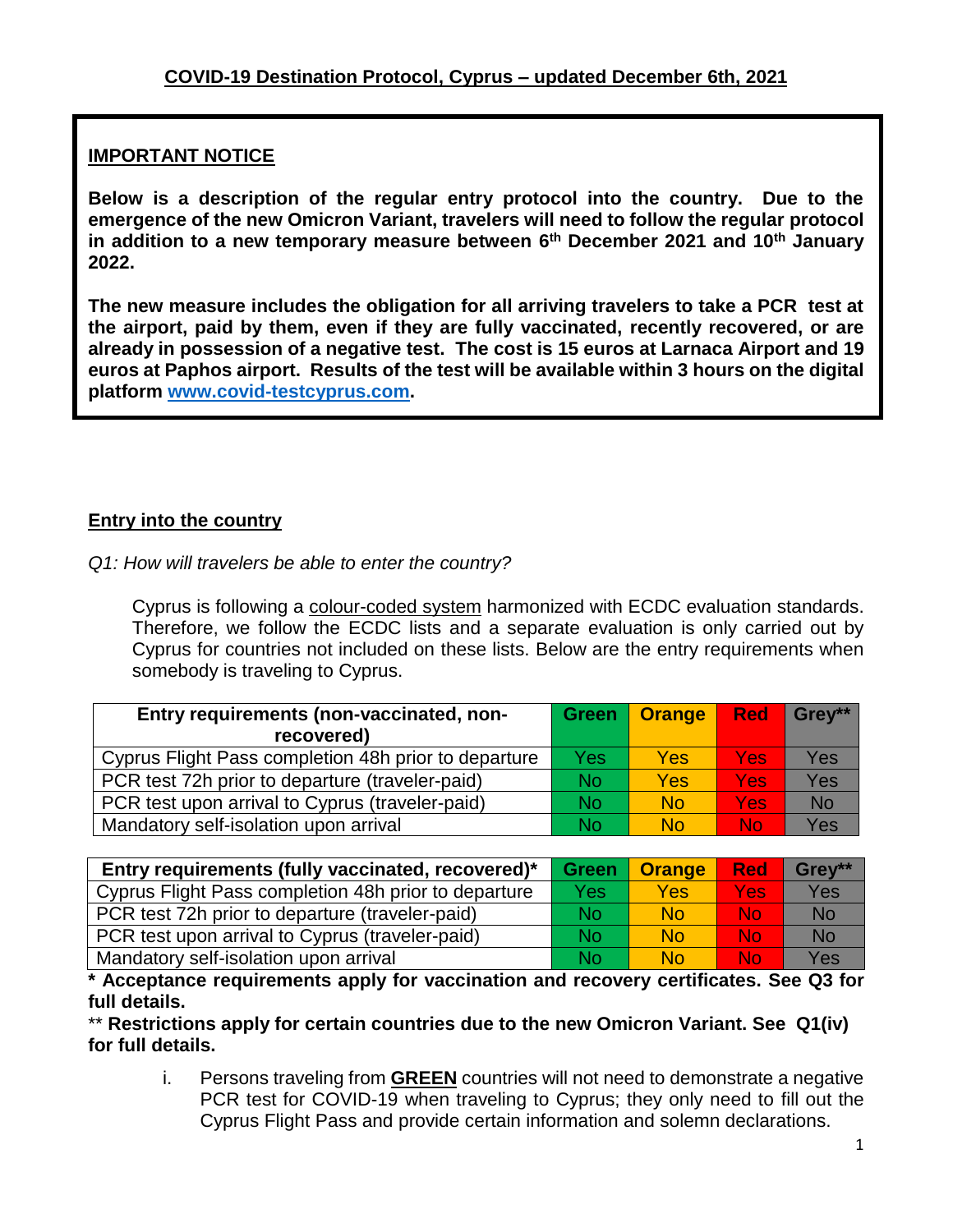ii. Persons traveling from **ORANGE** countries are required to undergo a molecular test (PCR test) at a certified lab, with the sample taken during the last 72 hours prior to flight departure, and upload a certificate that demonstrates a negative PCR for COVID-19, on the Cyprus Flight Pass Platform. Children who arrive in Cyprus before their  $12<sup>th</sup>$  birthday, are exempted from testing. All travelers need to fill out the Cyprus Flight Pass where they will be asked to provide certain information and solemn declarations.

The following persons will be allowed to be exempted from the provision to undergo a molecular test (PCR test) at a certified lab, with the sample taken during the last 72 hours prior to the flight departure, and they will be allowed to enter the Republic of Cyprus, and undergo a lab test (PCR test) at their own expense, upon entry to the Republic of Cyprus. However, they need to self-isolate until they get a negative result:

Cypriot citizens and members of their families (foreign spouses and children) or Legal residents of the Republic, who meet at least one of the following conditions:

- a) have received at least one dose of a Covid-19 vaccine approved by the Republic of Cyprus
- b) cannot be vaccinated for medical reasons, and are holders of a relevant medical certificate issued by the Cyprus Ministry of Health
- c) are minors between the ages of 12 and 15
- iii. Persons traveling from **RED** countries are required to undergo a molecular test (PCR test) at a certified lab, with the sample taken during the last 72 hours prior to flight departure, and upload a certificate that demonstrates a negative PCR for COVID-19, on the Cyprus Flight Pass Platform. They will also need to pay for and undergo a molecular PCR test upon arrival to Cyprus, **the cost of which is 15 Euros at Larnaca airport and 19 Euros at Paphos airport; results of the test will be available within 3 hours on the digital platform [www.covid](https://www.covid-testcyprus.com/)**[testcyprus.com](https://www.covid-testcyprus.com/). Children, who arrive in Cyprus before their 12<sup>th</sup> birthday, are exempted from testing. All travelers need to fill out the Cyprus Flight Pass where they will be asked to provide certain information and solemn declarations.

The following persons will be allowed to be exempted from the provision to undergo a molecular test (PCR test) at a certified lab, with the sample taken during the last 72 hours prior to the flight departure, and they will be allowed to enter the Republic of Cyprus having undergone a lab test at their own expense, upon entry to the Republic of Cyprus:

Cypriot citizens and members of their families (foreign spouses and children) or Legal residents of the Republic, who meet at least one of the following conditions:

- a) have received at least one dose of a Covid-19 vaccine approved by the Republic of Cyprus
- b) cannot be vaccinated for medical reasons, and are holders of a relevant medical certificate issued by the Cyprus Ministry of Health
- c) are minors between the ages of 12 and 15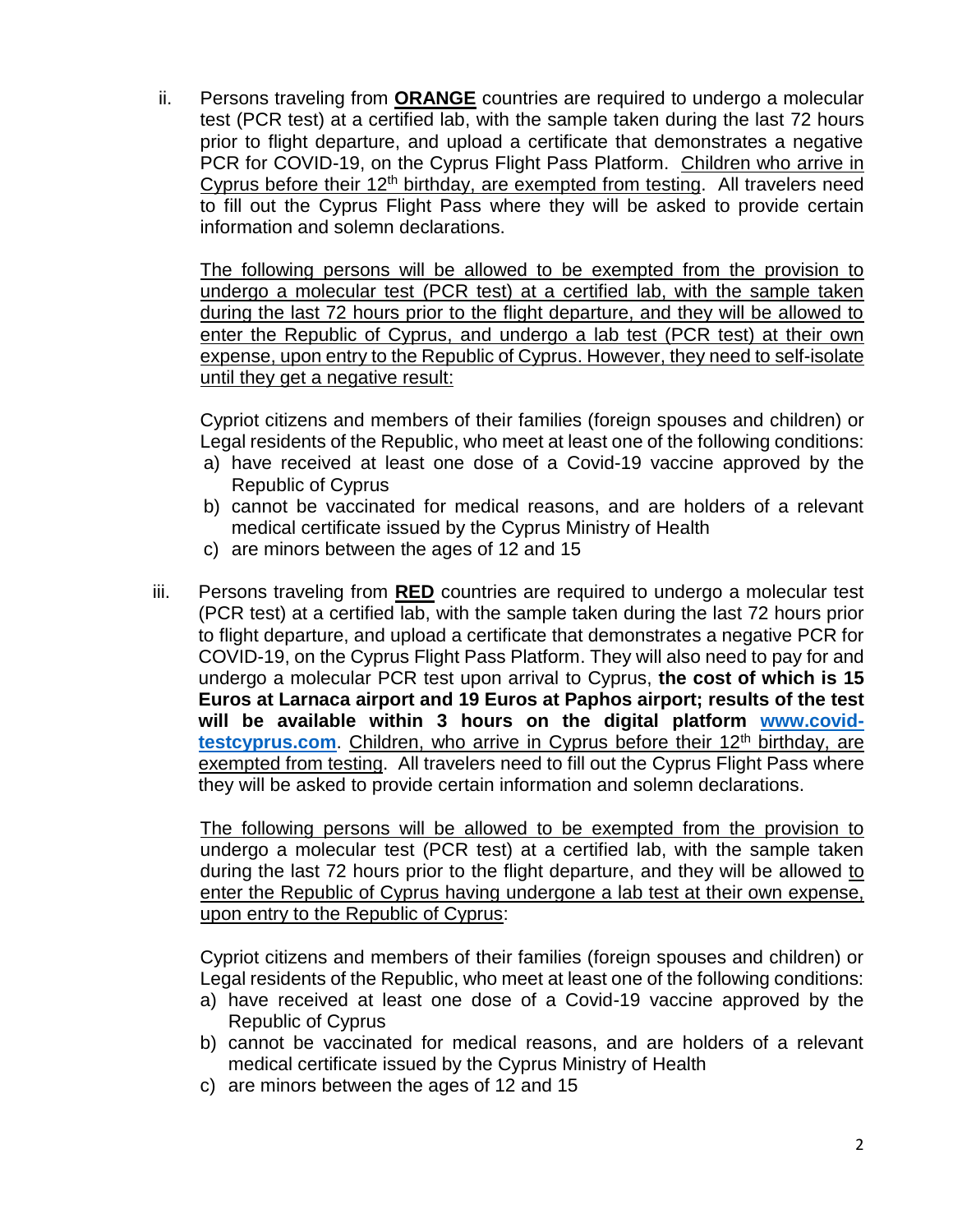These persons may choose to undergo one lab test, namely upon their arrival to Cyprus, but must then remain in a status of obligatory self-isolation for a minimum of 72 hours from the time of their arrival. After the 72 hour self-isolation, they must undergo a second PCR test for Covid-19, again at their own expense. They are released from self-isolation after a negative test result which must be submitted online to the CyprusFlightPass platform.

- iv. Travel from **GREY** countries, is allowed only for:
	- 1. Cypriot citizens and their family members (spouses and children)
	- 2. Persons legally residing in the Republic of Cyprus

3. EU citizens, citizens of European Economic Area (including Iceland,

Lichtenstein, Norway) and Switzerland

4. Persons allowed to enter the Republic of Cyprus in accordance with the Vienna **Convention** 

5. Citizens of third countries**,** provided they obtain prior special permission from the Republic of Cyprus, as defined under the Infectious Diseases Decree (N.2/2021 8.1.21), as amended. The application for a Special Permission must be submitted on the Cyprus Flight Pass Platform [\(https://cyprusflightpass.gov.cy/en/special](https://cyprusflightpass.gov.cy/en/special-permission)[permission\)](https://cyprusflightpass.gov.cy/en/special-permission).

Note: European Union citizens, citizens of European Economic Area (including Iceland, Lichtenstein, Norway), citizens of Switzerland and citizens of third countries, must undergo a molecular test prior to departure, as stipulated above. The other categories of passengers have the choice of either taking the test prior to their departure or taking it upon entry to the Republic of Cyprus, at their own expense.

Persons traveling from **GREY** countries are required to undergo a molecular test (PCR test) at a certified lab, with the sample taken during the last 72 hours prior to the flight departure, and upload a certificate that demonstrates a negative PCR for COVID-19, on the Cyprus Flight Pass Platform. In addition, they will remain in a status of obligatory self-isolation / quarantine for fourteen (14) days or a status of obligatory self-isolation / quarantine for seven (7) days, provided they undergo another PCR test for Covid-19 on the 7th day, at their own expense. The result of the lab test must be submitted online to the CyprusFlightPass platform. Children who arrive in Cyprus before their  $12<sup>th</sup>$  birthday, are exempted from testing. All travelers need to fill out the Cyprus Flight Pass where they will be asked to provide certain information and solemn declarations.

## **As of 26 November 2021, due to the new Omicron Variant, entry to the Republic is prohibited for any person, who within 14 days prior to arrival to the Republic has either visited or passed through the following countries:**

Botswana, South Africa, Namibia, Lesotho, Eswatini, Zimbabwe, Mozambique and Malawi.

Entry to the Republic of Cyprus from the above countries is permitted **only to the following categories of passengers:**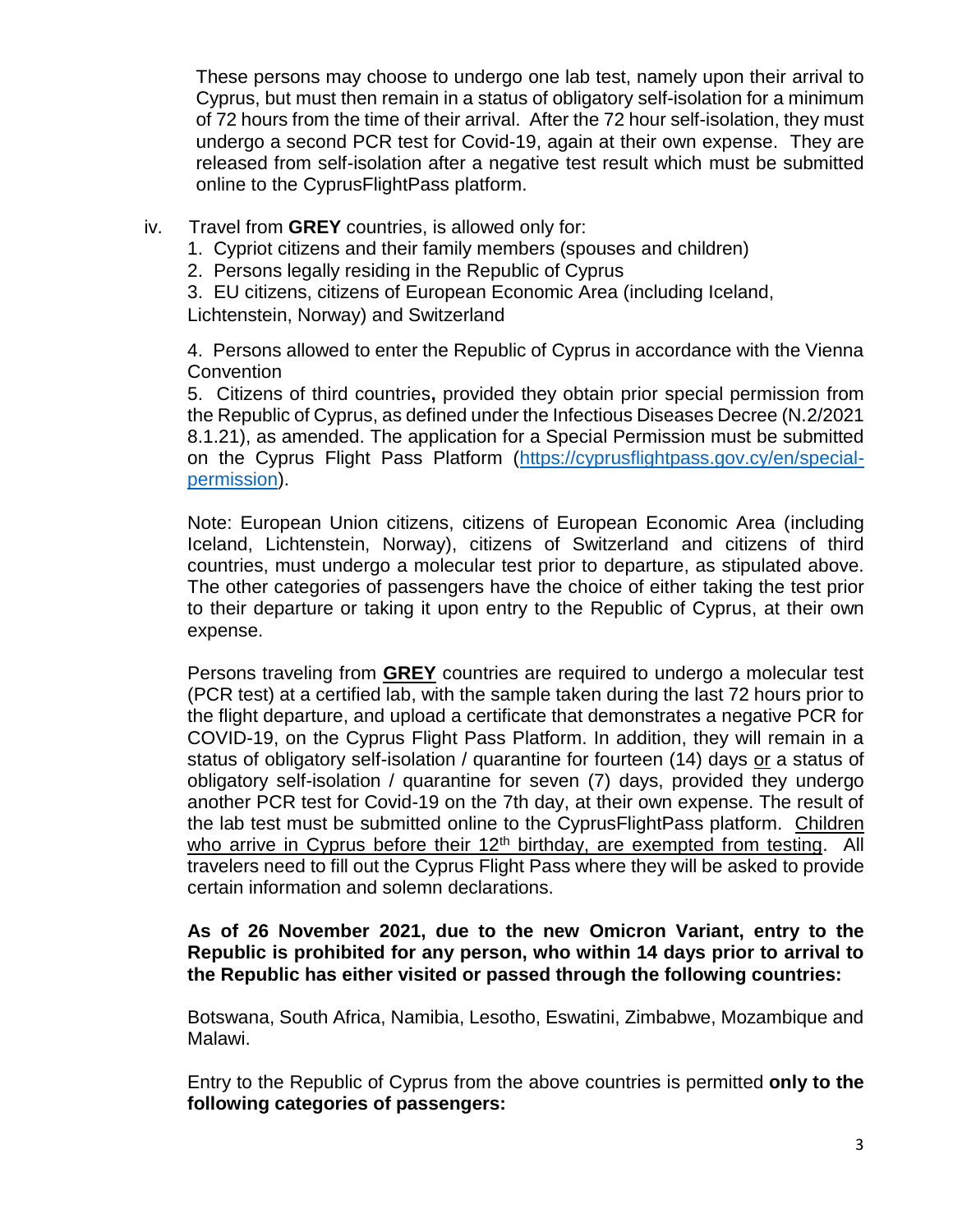(i) Cypriot citizens and members of their families (alien spouses and their underage children),

(ii) citizens of EU Member States, European Economic Area countries (Iceland, Liechtenstein, and Norway) and Switzerland, and

(iii) passengers of third countries, legally residing in the Republic,

The passengers who fall into categories i) to iii) must abide by all following measures, **regardless of whether they possess certification of vaccination or of recovery from COVID-19:**

(i) they must possess a negative laboratory COVID-19 test, with sampling having taken place within 72 hours of their departure to the Republic and present relevant proof and undergo laboratory testing (at their own expense) upon arrival to the Republic,

It is noted that persons under the age of 12 are exempt from the obligation of laboratory testing,

(ii) they will be transported to hotels and/or tourist facilities, in which they must remain in mandatory self-isolation for a period of 10 days from their arrival, with the date of their arrival counting as day "0",

It is noted that the cost of transportation to said hotels and facilities is borne by the passengers,

(iii) they must undergo laboratory testing on the  $10<sup>th</sup>$  day after their arrival, at the Republic's expense, and upon negative result can then terminate their mandatory isolation.

v. The full list of categorized countries can be found on [www.cyprusflightpass.gov.cy.](http://www.cyprusflightpass.gov.cy/) Travelers should constantly visit this platform in order to remain up to date about possible changes that may affect their trip.

## *Q2: What other documentation is necessary for traveling to Cyprus?*

- a. 'Cyprus Flight Pass' can be issued on the website [www.cyprusflightpass.gov.cy.](http://www.cyprusflightpass.gov.cy/) All passengers traveling to the Republic of Cyprus need to fill out and submit in advance, all required information and documents; use of the platform is obligatory for anyone who wishes to fly to the Republic of Cyprus. ONLY in the event of a technical problem or scheduled maintenance of the electronic platform (officially announced on the electronic platform) will passengers be allowed to fill in the required forms, on paper. These can be downloaded from [https://cyprusflightpass.gov.cy/en/technical-issues.](https://cyprusflightpass.gov.cy/en/technical-issues) In this case, travelers have to carry with them, in paper form, the required documentation.
- b. The flight pass will include the following points: a) personal information of the passenger, b) declaration whether or not a person has traveled to/from/through or stayed/lived in a country with less favourable epidemiological criteria compared to the country of departure within 14 days before their arrival to the Republic of Cyprus, c) confirmation that a person has not experienced one of the following symptoms – fever, cough, fatigue, headache, muscle or body aches, loss of taste or smell,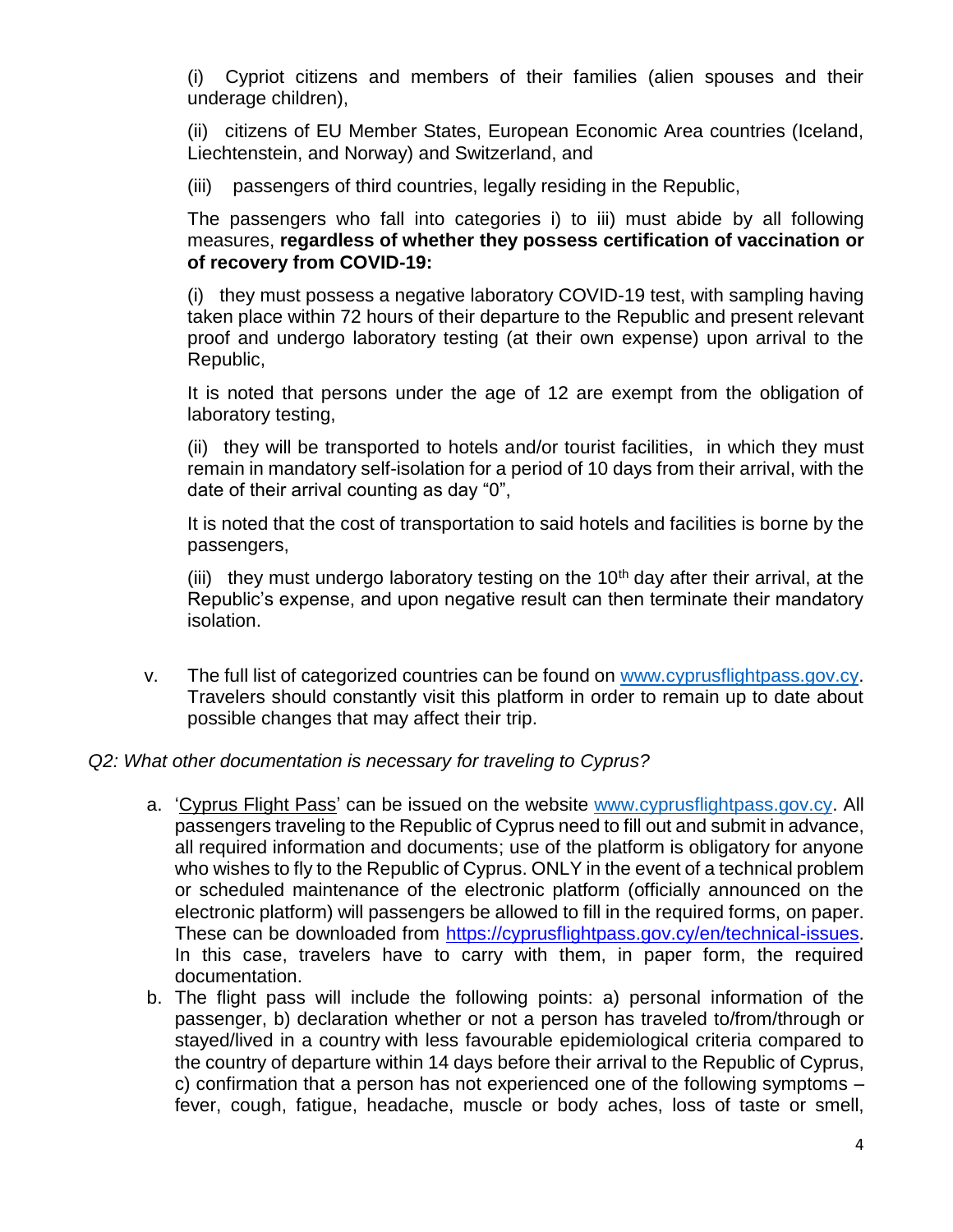shortness of breath or difficulty breathing, sore throat, congestion or runny nose within the last 14 days or he/she has not been in close contact with a COVID-19 confirmed case within the last 14 days, d) disclaimer that travel is taking place at a person's own responsibility, and that the Republic of Cyprus or businesses operating within it, cannot be held liable for infection at any point during the travel process, e) disclaimer that upon return to their country of origin, a person will notify the Health Authorities of Cyprus, should they display COVID-19 disease in the 14 days after leaving the island, f) request form for citizens of third countries travelling from Grey Category Countries, wishing to acquire special permission, by submitting their requests electronically through the following link: <https://cyprusflightpass.gov.cy/en/special-permission>

c. Airlines will not permit passengers to board the aircraft and travel to the Republic of Cyprus without a Cyprus Flight Pass (however, checking the validity of the information included in the Cyprus Flight Pass by travelers is NOT an obligation of the airlines). Any travelers arriving to the Republic of Cyprus without a Cyprus Flight Pass, will be subject to a fine of 300 Euros.

### *Q3: What procedures are in place for persons who have been vaccinated for COVID-19?*

Vaccination is not a prerequisite for travel, however a vaccination certificate will be accepted as an additional facilitator for travel for persons traveling from: Andora, Argentina, Armenia, Australia, Austria, Bahrain, Belarus, Belgium, Bulgaria, Canada, Chile, China, Colombia, Croatia, Czech Republic, Denmark, Egypt, Estonia, Finland, France, Georgia, Germany, Greece, Hungary, Iceland, Ireland, Israel, Italy, Japan, Jordan, Korea, Kuwait, Latvia, Lebanon, Liechtenstein, Lithuania, Luxembourg, Malta, Monaco, Namibia, Netherlands, New Zealand, Norway, Oman, Peru, Poland, Portugal, Qatar, Romania, Russia, Rwanda, San Marino, Saudi Arabia, Serbia, Slovakia, Slovenia, Spain, Sweden, Switzerland, Ukraine, United Arab Emirates, United Kingdom, United States, Uruguay and Vatican City State.

It should be noted that, vaccination certificates issued by the competent authorities of: Andora, Armenia, Austria, Belgium, Bulgaria, Croatia, Czech Republic, Denmark, Estonia, Finland, France, Georgia, Germany, Greece, Hungary, Iceland, Ireland, Israel, Italy, Latvia, Liechtenstein, Lithuania, Luxembourg, Malta, Monaco, Netherlands, New Zealand, Norway, Poland, Portugal Romania, San Marino, Serbia, Slovakia, Slovenia, Spain, Sweden, Switzerland, Ukraine, United Kingdom and Vatican City State, **are only being accepted in digital form through the EU Digital Covid Certificate or equivalent** – see further information in Q4**)**.

Cyprus considers as authorized for travel purposes, all vaccines which have been approved by the European Medicines Agency, and the vaccines Sputnik V, Sinopharm (BBIBP COVID-19), Sinovac, AstraZeneca-Covishield and AstraZeneca-SKBio .

Travelers who can prove that they have received all necessary doses of an authorized vaccine (see above), will not be required to undergo any tests to visit Cyprus, irrespective of colour-categorization of their country of departure. Moreover, they will not be placed in quarantine, even in the case when they are close contacts of a positive COVID-19 case. The above facilitation will be valid **from the date that both doses of a vaccine**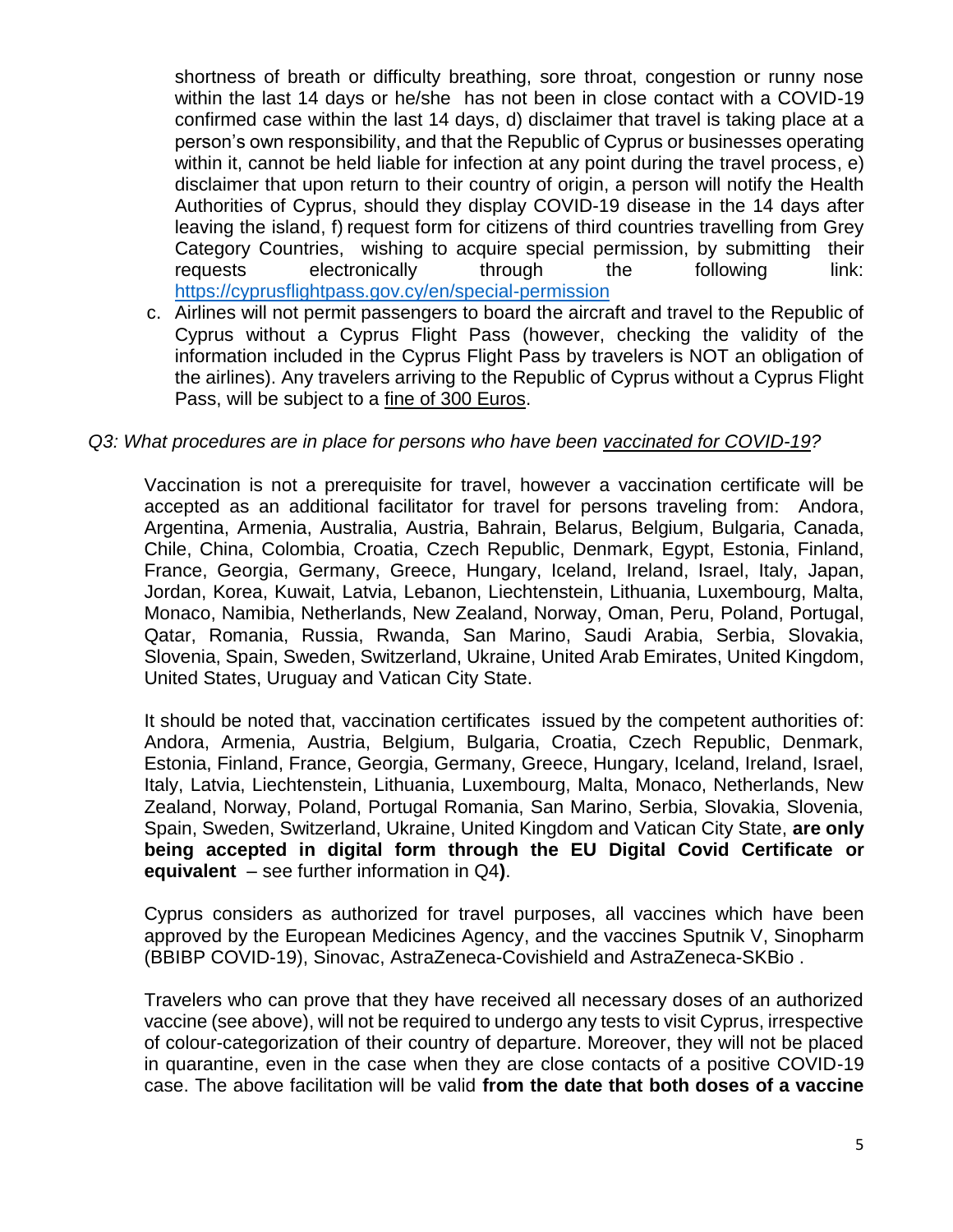**have been administered**, with the exception of the one dose vaccine Johnson and Johnson, where the facilitation will be valid two weeks after its administration.

Prior to travel, a copy of the vaccination certificate must be uploaded onto the Cyprus Flight Pass platform and certain vaccination details must also be provided. Verification of the certificate's authenticity, is the sole responsibility of border control services in the country of departure. The traveler is responsible and personally liable in the event of provision of untruthful information, and in such a case, will be subject to penalties upon arrival to Cyprus.

It should be noted that the Republic of Cyprus still reserves the right to randomly test any arriving flight. Moreover, all destination protocols need to be implemented and followed by everyone, including vaccinated travelers.

## *Q4: What procedures are in place for persons who are holders of an EU Digital Covid Certificate (EUDCC) or equivalent?*

The following certificates are accepted as part of the EUDCC procedure:

- a. Vaccination certificate (issued upon completion of a person's full vaccination program). Cyprus considers as authorized for travel, all vaccines which have been approved by the European Medicines Agency, and the vaccines Sputnik V, Sinopharm (BBIBP COVID-19), Sinovac, AstraZeneca-Covishield and AstraZeneca-SKBio.
- b. Negative PCR Covid test, with the sampling being carried out within 72h prior to departure.
- c. Covid recovery certificate (valid 14 days after testing positive and for a period of 180 days thereafter).
- d. Covid recovery certificate plus a single dose of an authorized vaccine (see above list).

Holders of a vaccination-based or recovery-based EUDCC will be exempt from any additional testing upon entering Cyprus, irrespective of colour categorization of their country of departure. Holders of a test-based EUDCC will need to follow the procedures explained in question 1 of the current document.

Vaccination certificates and recovery certificates issued by the competent authorities of: Andora, Armenia, Austria, Belgium, Bulgaria, Croatia, Czech Republic, Denmark, Estonia, Finland, France, Georgia, Germany, Greece, Hungary, Iceland, Ireland, Israel, Italy, Latvia, Liechtenstein, Lithuania, Luxembourg, Malta, Monaco, Netherlands, New Zealand, Norway, Poland, Portugal Romania, San Marino, Serbia, Slovakia, Slovenia, Spain, Sweden, Switzerland, Ukraine, United Kingdom and Vatican City State, **are only being accepted through the EUDCC or equivalent.**

Prior to travel, holders of an EUDCC or equivalent, need to fill out all required information on the Cyprus Flight Pass Platform (see question 2). **The EUDCC (or equivalent) does not need to be uploaded on the Cyprus Flight Pass Platform.** The traveler is responsible and liable in the event of provision of untruthful information, and in such a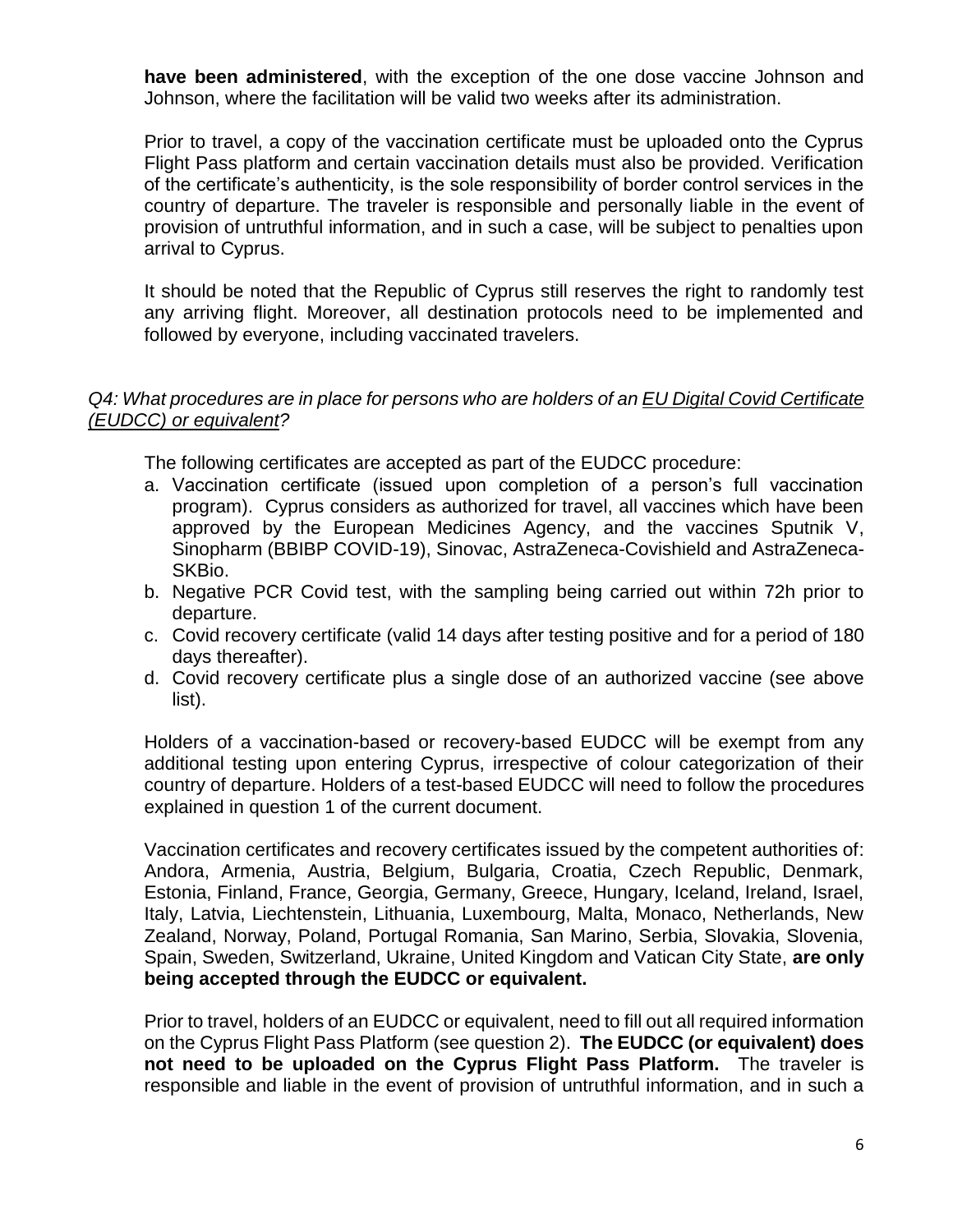case, will be subject to penalties upon arrival to Cyprus. Travelers may still be subject to random testing upon arrival and are still obliged to follow all destination protocols.

*Q5: What criteria is taken into consideration by the Cyprus government, for the categorization of countries which do not feature on ECDC lists?*

In order to categorize the specific countries, a panel of experts considers amongst others, the same criteria used by ECDC for the production of the lists (cumulative 14 day impact per 100,000 population, positivity rate, testing rate, vaccination coverage, mortality rate, presence of variants of concern).

## **Travel protocols**

*Q6: What protocols can be expected on airplanes?*

- a. Prior to boarding, travelers will need to show their 'Cyprus Flight Pass'
- b. Travelers' temperature may be tested prior to boarding
- c. Wearing masks is compulsory during the flight

#### *Q7: What other protocols can be expected in Cyprus airports/port terminals?*

- a. Entrance or passage will only be allowed to travelers and staff
- b. Travelers will have their temperature tested ate the entrance of the terminal
- c. Wearing masks is compulsory in all areas

#### **Movement within the destination**

#### *Q8: Are there any local restrictions on movement?*

To enjoy certain services across the destination, where a large number of people congregate, the Cyprus Flight Pass will need to be presented on the spot, in the event of a check by an authorized officer (for example in churches, conference venues, wedding venues, events venues, shopping malls, museums, casinos, theme parks, children play areas, archaeological sites, mini cruises, etc.).

Along with the Cyprus Flight Pass, additional documents may be required as proof that travelers are not permanent residents of Cyprus e.g. a copy of the airline ticket and/or accommodation reservation. Therefore, travelers should at all times carry with them a copy of the aforementioned documents.

For movements within the destination, the Cyprus Flight Pass is valid for up to (and including) 7 days, from the date of arrival to Cyprus (date of arrival is considered as Day 1). From the 8<sup>th</sup> day after arrival, a local Safe Pass (proof of vaccination or recovery from COVID-19 or PCR test within 72 hours or rapid antigen test within 42 hours) is necessary. A valid EU Digital COVID-19 Certificate or equivalent is also sufficient for this purpose, provided that it is vaccination-based or recovery-based.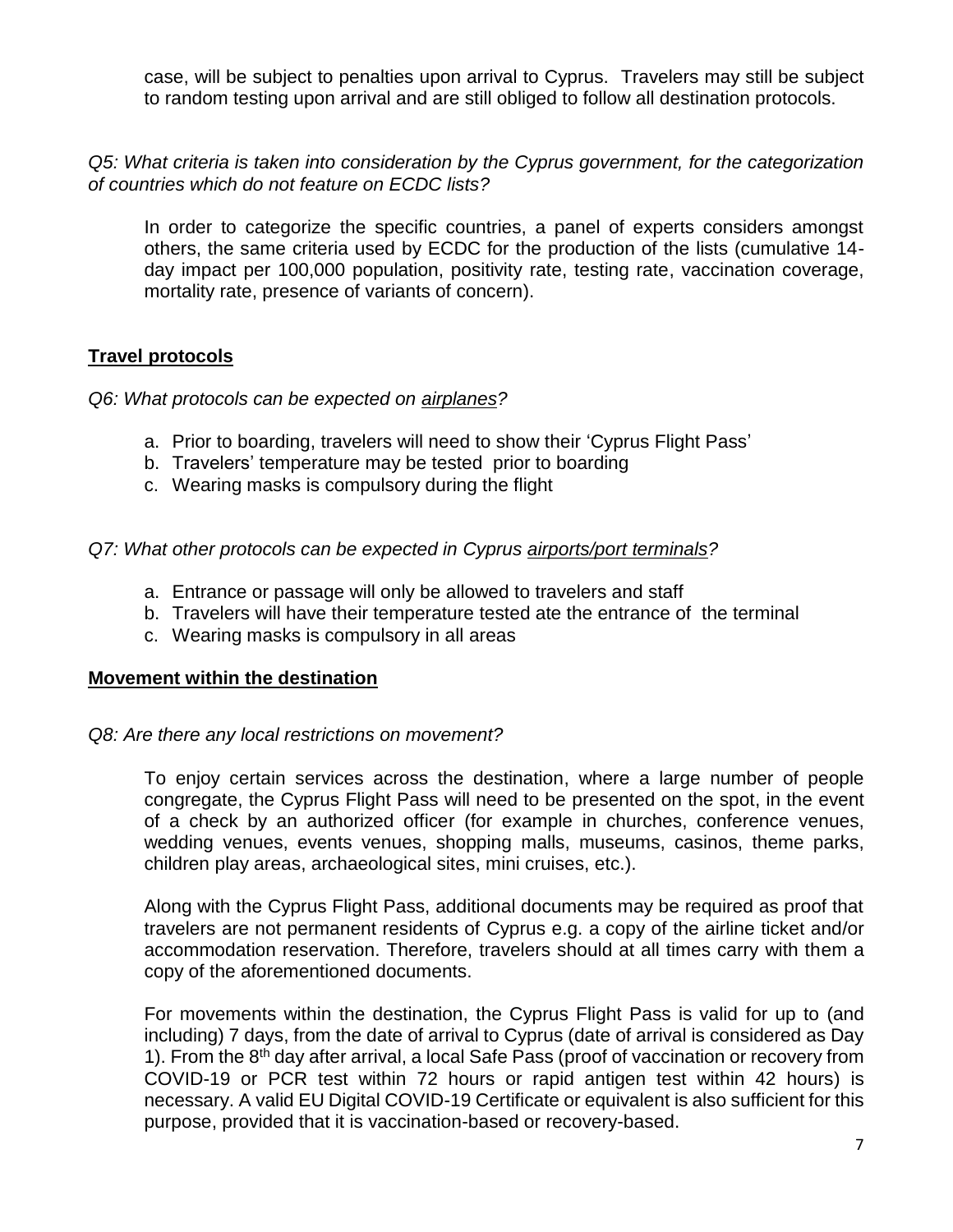Possession of a Safe Pass guarantees access to: nightclubs, discos, music dance venues, restaurants, coffee shops, bars, pubs and other catering facilities (including catering facilities in shopping malls), theatres, amphitheaters, cinemas, entertainment halls, closed and outdoor stadiums.

Places where the Cyprus Flight Pass or Safe Pass do not need to be presented include beaches, picnic sites, promenades, outdoor exercise areas and hotel facilities (the latter only if someone is a hotel resident).

## **Destination protocols**

*Q9: Are there any general safety protocols that will apply?*

- a. Enhanced health, safety and hygiene protocols have been devised for all hospitality establishments, and extensive training of staff has taken place prior to the destination opening for visitors.
- b. Physical distancing measures are followed, so that people who do not belong to the same travel group maintain a reasonable distance from each other (the minimum area occupied per person should be 2 sq. meters outdoors, and 3 sq. meters indoors).
- c. Adequate ventilation provisions are undertaken for all public indoor areas, so that apart from air conditioning there will be regular input of fresh air.
- d. Antibacterial gel/liquid is available in all establishments, at entrances, reception areas, lounges, public toilets, lifts etc.
- e. Use of masks is compulsory in all indoor areas (taxis, buses, diving/safari jeeps, lifts, theatres, malls, etc.) and outdoor public places. Areas (restaurants, coffee-shops, bars, snack-bars, lobby bars, etc.) where people are seated whilst consuming food and beverage are excluded from this provision. Also exempted are beaches, swimming pools and instances where persons are exercising. In any case, travelers should always consult the Visit Cyprus website for the latest information on this matter, as procedures may change at short notice.

## *Q10: Buses/rental vehicles/taxis/diving and safari jeeps*

- a. Frequent ventilation and disinfection of buses
- b. Disinfection of rental vehicles after their return (including keys)
- c. Disinfection of all high frequency touch areas after every route, for taxis and diving/safari jeeps (door handles, seats etc.)
- d. Capacity of tour buses is allowed at 100%

#### *Q11: Archaeological sites, museums, theme parks, mini cruises, diving sites, water sports*

Frequent disinfection of high frequency touch areas (artifacts, touch screens, rides, door handles, seats, diving equipment, water sports equipment etc.)

*Q12: Swimming pools, beaches and water parks*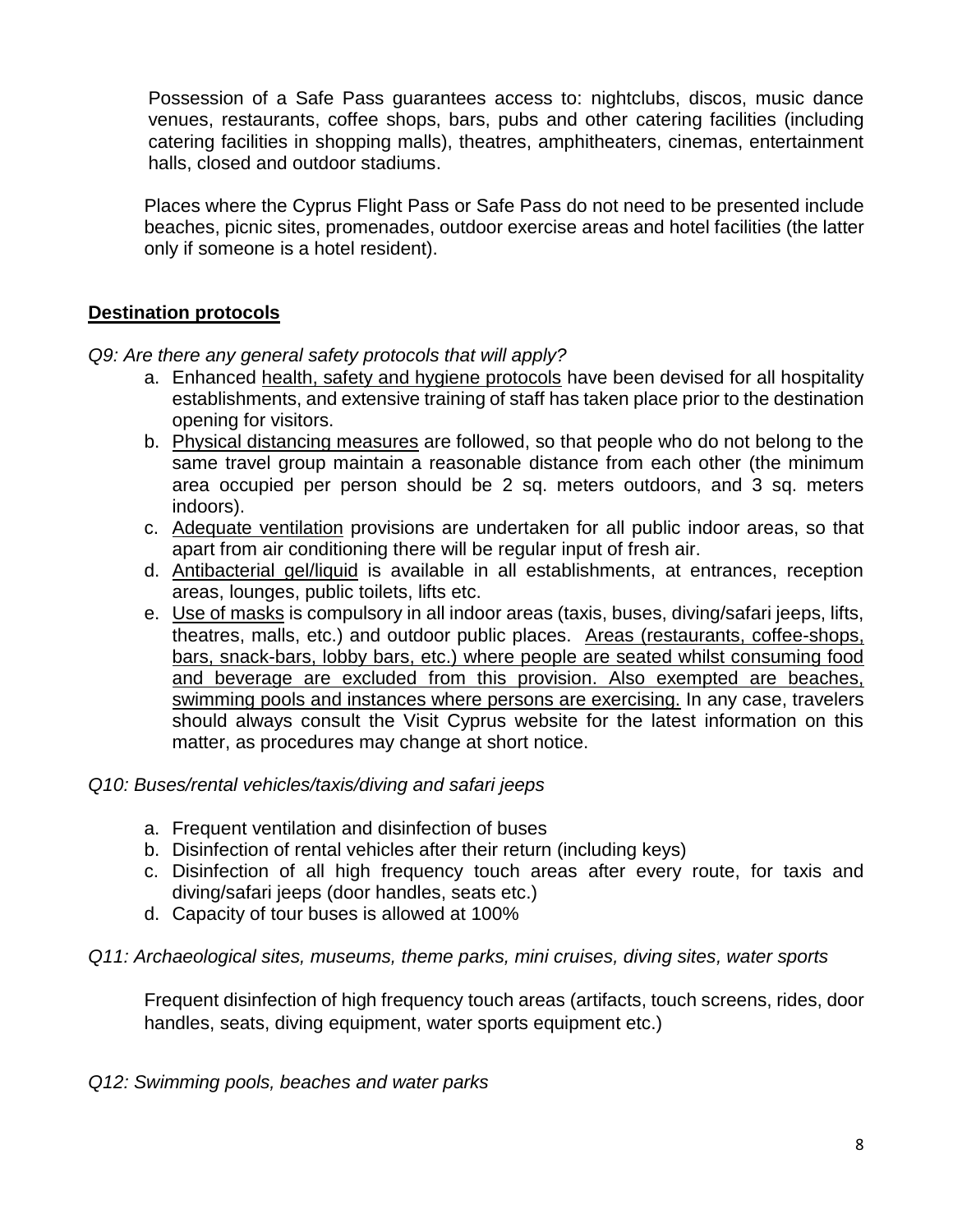- a. Disinfection of sun beds, umbrellas and personal safe boxes after every use
- b. Distance of 4m between umbrellas and 2m between sunbeds of persons not belonging to the same group
- c. Physical distancing does not apply to lifeguards who are called into urgent life-saving action

## *Q13: Accommodation establishments*

- a. Use of masks and carrying out of appropriate hand hygiene, for all front-of-house staff; for housekeeping staff gloves are also compulsory
- b. Dispersion of guests at 'group check-in'
- c. Rooms will not be allocated to new arrivals, unless enough time has passed since the previous occupants left, for appropriate cleaning, disinfection and aeriation
- d. Disinfection of room keys/cards after every departure
- e. Where food or drink is displayed on self-service stations, appropriate sneeze guards or face masks are availed, and hand disinfection stations are installed; alternatively, items could be served directly by the staff
- f. The minimum area occupied between persons not belonging to the same party, is 2 square meters outdoors, and 3 square meters indoors.

# *Q14: Restaurants, bars, cafes, pubs and night clubs*

- a. Use of masks and carrying out of appropriate hand hygiene, for all back-of-house and front-of-house staff
- b. The maximum party size is set at 12 persons per table. In any case, travelers should always consult the Visit Cyprus website for the latest information on this matter, as procedures are likely to change at very short notice.
- c. The minimum area occupied between persons not belonging to the same party is 2 square meters
- d. Menus are disinfected after every use, unless they are disposable; alternatively they will be displayed at various communal points of the establishment, or made available digitally
- e. Guests are encouraged to pay by card and not by cash
- f. Disinfection of all touch points is carried out after each use e.g. chairs, tables, salt/pepper mills, sauce bottles, electronic payment machines etc.
- g. An information sheet is made available at the entrance, displaying the maximum number of guests allowed in place at any given time

# **Testing and quarantine procedures at the destination**

*Q15: Is random testing going to be done at destination level?*

Entire flights are randomly asked to undergo a COVID-19 test upon arrival, irrespective of where they flew from. Children who arrive in Cyprus before their  $12<sup>th</sup>$  birthday, are exempted. The cost in such cases is borne by the Cyprus government.

*Q16: How will we deal with travelers who test positive during their stay in Cyprus? What happens to their close contacts? Who will cover the cost of hospitalization and treatment?*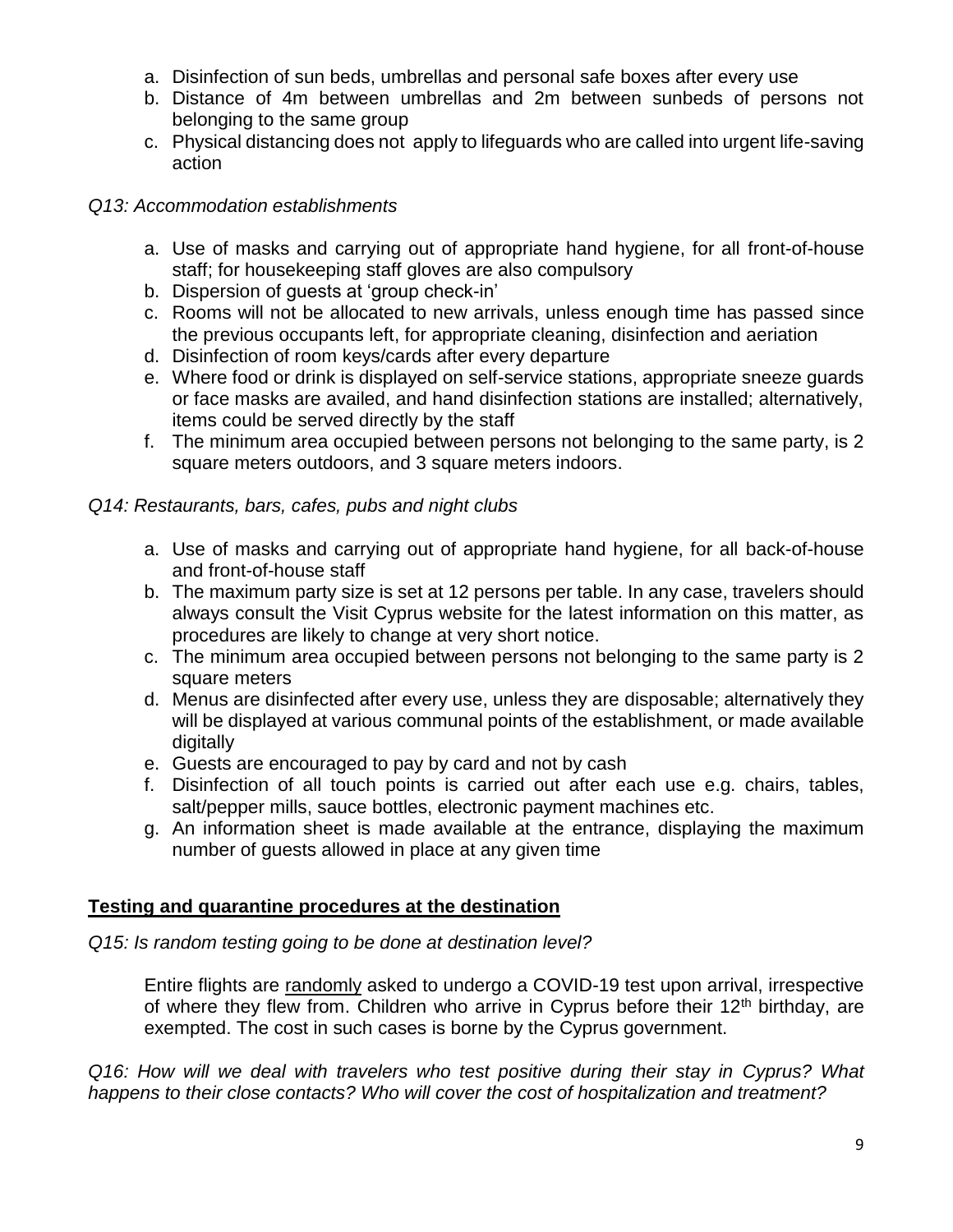- a. The Cyprus government is committed to taking care of all travelers who test positive for coronavirus during their stay, as well as their close contacts. The government will transfer these persons to separate facilities, covering the cost of lodging, food, drink, and medication; the traveler will only need to bear the cost of their airport transfer and repatriation flight, in collaboration with their agent and/or airline. Using separate facilities will not only ensure that patients are properly taken care of, but it will also provide peace of mind to other travelers, that their accommodation establishment is free of COVID-19. Should an establishment be found to host a person who has tested positive for coronavirus, it will thus not be ordered into a 14-day quarantine.
- b. More specifically, a COVID-19 hospital with a surplus of available beds and intensive care units equipped with respirators has been made available exclusively for travelers who test positive for coronavirus.
- c. In addition, 300 rooms in dedicated quarantine-hotels are available for persons deemed as close contacts of persons who test positive for coronavirus, and these can be increased at very short notice if required.

*Q17: What is the definition of a close contact?*

- a. A close contact is defined as 'somebody who came into close physical contact to a person who has tested positive for coronavirus' i.e. at a distance of less than 2m for more than 15 minutes.
- b. Contact tracing from an airplane only includes passengers from the same family.

## *Q18: What is the quarantine duration for close contacts?*

The normal duration of quarantine is 14 days. Travelers who are transferred to the designated close contact hotel are tested (PCR) free of charge on day 7 and if negative they are released. The duration of quarantine can be reduced further if a traveler has an earlier return flight; in such a case, the traveler needs to test negative for coronavirus on the day prior to their departure (test should be PCR and the cost borne by the individual). Note that during the quarantine period, it is mandatory for the traveler to self-isolate in their room or designated spaces at all times.

Fully vaccinated persons or persons who have been diagnosed as positive in the previous 180 days and can provide appropriate documentation such as an EUDCC, are exempted from quarantine, even if they are close contacts. A PCR test is performed free of charge on the 7th day.

## **Further information**

*Q19: How can travelers be kept up-to-date with the latest developments, and informed about protocols implemented at the destination?*

- a. A dedicated email address has been set up by the Deputy Ministry of Tourism for this purpose at [travel2021@visitcyprus.com](mailto:travel2021@visitcyprus.com)
- b. A dedicated team of destination experts will reply to traveler queries on Facebook Messenger (main page [www.facebook.com/VisitCyprus.cy\)](http://www.facebook.com/VisitCyprus.cy). Additional pages are